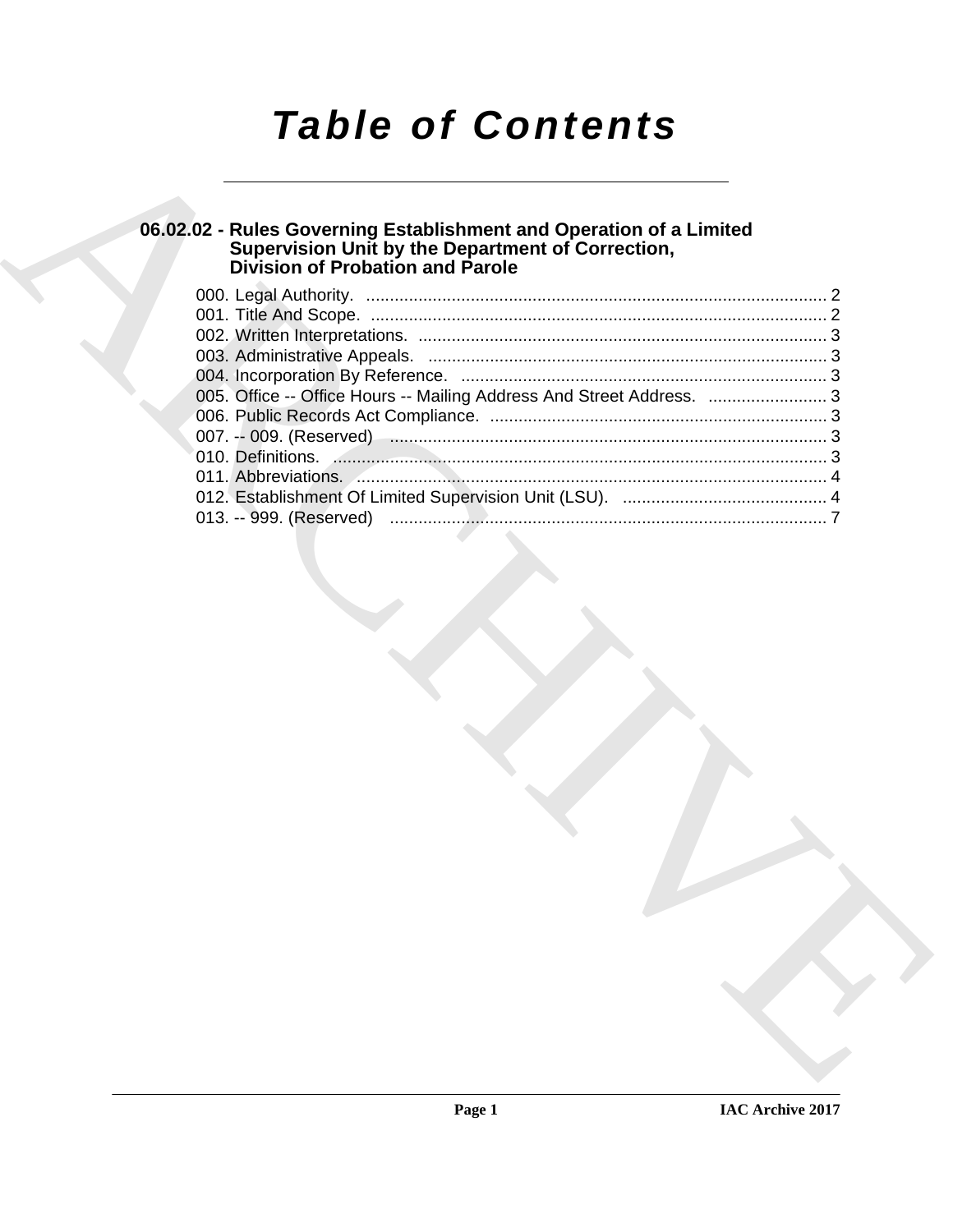#### **IDAPA 06 TITLE 02 CHAPTER 02**

#### <span id="page-1-0"></span>**06.02.02 - RULES GOVERNING ESTABLISHMENT AND OPERATION OF A LIMITED SUPERVISION UNIT BY THE DEPARTMENT OF CORRECTION, DIVISION OF PROBATION AND PAROLE**

### <span id="page-1-3"></span><span id="page-1-1"></span>**000. LEGAL AUTHORITY.**

<span id="page-1-4"></span>**01. Section 19-2601(5), Idaho Code**. Pursuant to Section 19-2601(5), Idaho Code, if the court places a defendant on probation to the Board of Correction the court shall include in the terms and conditions of probation a requirement that the defendant enter into and comply with an agreement of supervision with the Board. (2-6-15)

<span id="page-1-5"></span>**02. Section 20-212, Idaho Code**. Pursuant to Section 20-212, Idaho Code, the Board shall make all rules necessary to carry out the provisions of Title 20, Chapter 2, Idaho Code, not inconsistent with express statutes or the state constitution.  $(2-6-15)$ 

<span id="page-1-6"></span>**03. Section 20-217A, Idaho Code**. Pursuant to Section 20-217A, Idaho Code, the director shall assume all the authority, powers, functions and duties as may be delegated to him by the Board. (2-6-15)

<span id="page-1-8"></span><span id="page-1-7"></span>**Section 20-219(3), Idaho Code**. Pursuant to Section 20-219(3), Idaho Code, the Board shall have the discretion to determine the level of supervision of all persons under its supervision, except those who are being supervised by problem solving courts. (2-6-15)

**CHAPTER 02**<br> **CHAPTER 26**<br> **CHAPTER SCHEMENT OF CODERCITOR, ONE DEPARTMENT OF CORRECTION (DVISION OF PADMATION AND PARTMENT)<br>
(INTERNATION THE CONTENTING CODERCITOR) (DVISION OF PROMATION AND PARTMENT)<br>
(INTERNATION TO T Section 20-219(5), Idaho Code**. Pursuant to Section 20-219(5), Idaho Code, in carrying out its duty to supervise felony probationers and parolees, the Board shall use evidence-based practices, shall target the offender's criminal risk and need factors with appropriate supervision and intervention and shall focus resources on those identified by the board as moderate and high-risk offenders. Supervision shall include the use of validated risk and needs assessments measuring criminal risk factors, specific individual needs and driving variable supervision  $\lvert \text{levels.} \rvert$  (2-6-15)

<span id="page-1-9"></span>**06. Section 20-219(7)(a), Idaho Code**. Pursuant to Section 20-219(7)(a), Idaho Code, the Board shall promulgate rules in consultation with the Supreme Court to establish a program of limited supervision for offenders who qualify addressing eligibility, risk and needs assessments, transfers among levels of supervision, and reporting to the court and the prosecuting attorney. (2-6-15)

<span id="page-1-10"></span>**07. Section 20-221(2), Idaho Code**. Pursuant to Section 20-221(2), Idaho Code, any party or the Board may submit a request to the court to modify the terms and conditions of probation for any probationer at any time during the period of probation. (2-6-15)

<span id="page-1-11"></span>**08. Section 20-221(3), Idaho Code**. Pursuant to Section 20-221(3), Idaho Code, any party or the Board may submit a request to the court to terminate the probation for any probationer at any time during the period of probation. (2-6-15) of probation.  $(2-6-15)$ 

<span id="page-1-12"></span>**09. Section 20-228, Idaho Code**. Pursuant to Section 20-228, Idaho Code the Commission shall include in the conditions of parole a requirement that the offender enter into and comply with an agreement of supervision with the Board.

<span id="page-1-13"></span>**10. Section 20-233(2), Idaho Code**. Pursuant to Section 20-233(2), Idaho Code, the Board may submit a request to the Commission for a final order of discharge from the remaining period of parole for any parolee under the Board's supervision at any time during the period of parole. (2-6-15)

#### <span id="page-1-14"></span><span id="page-1-2"></span>**001. TITLE AND SCOPE.**

<span id="page-1-15"></span>**01. Title**. These rules shall be cited as IDAPA 06.02.02, "Rules Governing Establishment and Operation of a Limited Supervision Unit by the Department of Correction, Division of Probation and Parole," IDAPA 06, Title 02, Chapter 02. (2-6-15)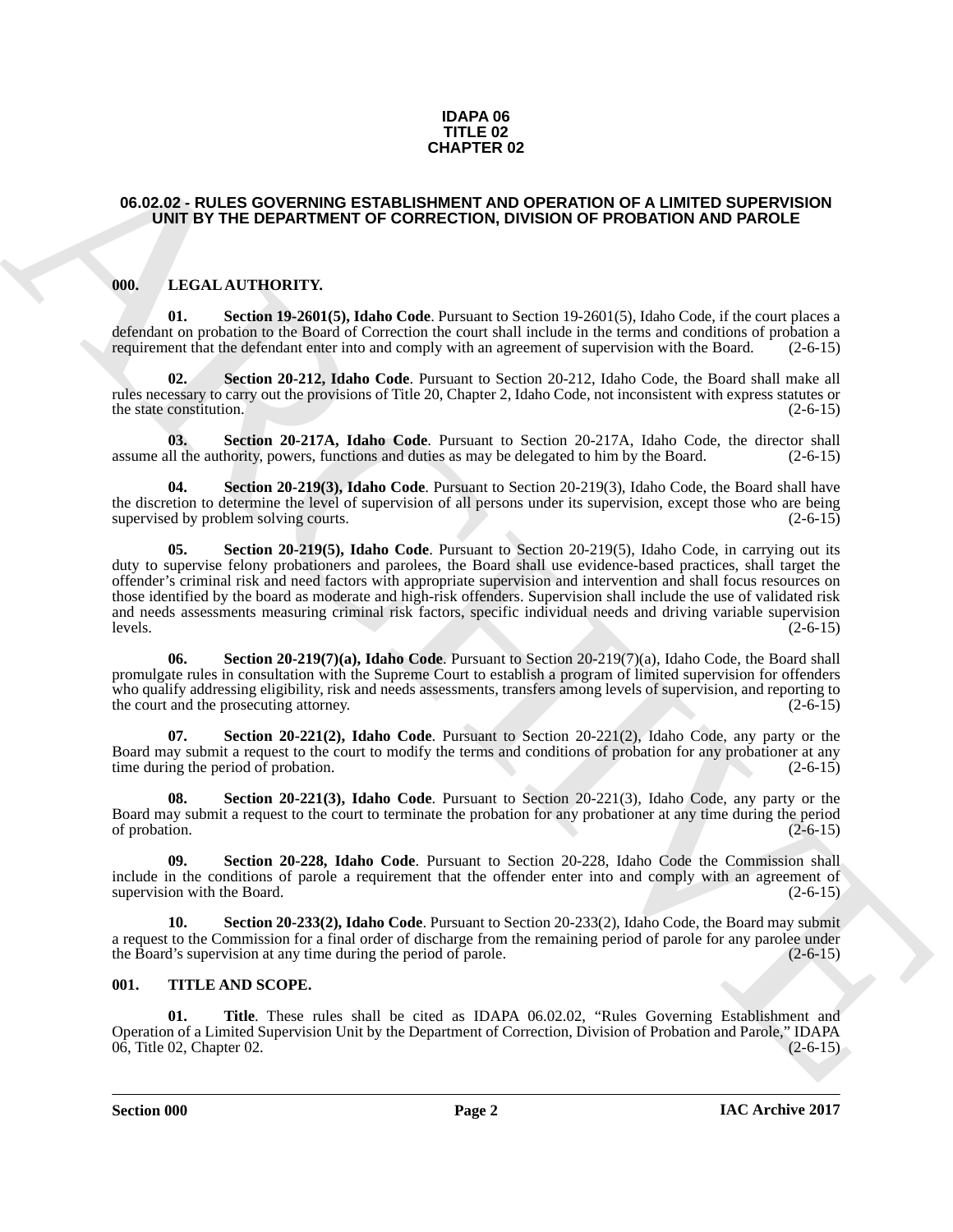Beard of General Constraints and the layer and the state of Lining and the state of the state of the state of the state of the state of the state of the state of the state of the state of the state of the state of the sta **02. Scope**. These rules are established to govern the creation and operation of a limited supervision unit within the Division, the offender eligibility qualifications for assignment to the unit, the assessment of the risks and needs of offenders assigned, or to be assigned, to the unit, transfers of offenders among levels of supervision, and reporting offender progress and conduct to the court and the prosecuting attorney. (2-6-15)

#### <span id="page-2-16"></span><span id="page-2-15"></span><span id="page-2-0"></span>**002. WRITTEN INTERPRETATIONS.**

Pursuant to Section 20-212(1), Idaho Code, the Board is exempt from all provisions of Chapter 52, Title 67, Idaho Code, except as specifically noted therein so there are no written interpretations of these rules. (2-6-15)

### <span id="page-2-7"></span><span id="page-2-1"></span>**003. ADMINISTRATIVE APPEALS.**

Pursuant to Section 20-212(1), Idaho Code, the Board is exempt from all provisions of Chapter 52, Title 67, Idaho Code, except as specifically noted therein so there is no provision for administrative appeal. (2-6-15) Code, except as specifically noted therein so there is no provision for administrative appeal.

#### <span id="page-2-12"></span><span id="page-2-2"></span>**004. INCORPORATION BY REFERENCE.**

No documents are incorporated by reference in this chapter. (2-6-15)

### <span id="page-2-13"></span><span id="page-2-3"></span>**005. OFFICE -- OFFICE HOURS -- MAILING ADDRESS AND STREET ADDRESS.**

**01. Street Address**. The Board of Correction's administrative office and the Idaho Department of Correction are located at 1299 N. Orchard St., Suite 110, Boise, Idaho 83706-2266. Business hours are typically 8:00 a.m. to 5:00 p.m., Monday through Friday, excluding holidays. (2-6-15)

**02. Mailing Address (Board of Correction)**. Mail regarding the Board of Corrections' rules shall be directed to the Board of Correction, Attention: Management Assistant, Office of the Director, 1299 N. Orchard St., Suite 110, Boise, Idaho 83706-2266. (2-6-15)

**03. Mailing Address (Dept. of Correction)**. Mail regarding the Idaho Department of Correction shall be sent to 1299 N. Orchard St., Suite 110, Boise, Idaho 83706-2266. (2-6-15)

#### **04. Telephone Number**. The telephone number of both the Board and Department is (208) 658-2000.  $(2-6-15)$

**05. Facsimile Number**. Faxes shall be sent directly to the person, division, bureau, or unit as requested. If the fax number is not provided by the person, division, bureau, or unit, contact the Department's main reception at (208) 658-2000 to obtain the fax number. (2-6-15)

**06. Internet Website and Electronic Mailing Address**. The Department's Internet website can be found at http://www.idoc.idaho.gov/. The Department's electronic mail address for general correspondence is: inquire@idoc.idaho.gov. (2-6-15)

#### <span id="page-2-14"></span><span id="page-2-4"></span>**006. PUBLIC RECORDS ACT COMPLIANCE.**

The rules of the Board are subject to, and in compliance with, the Idaho Public Records Act. The rules are maintained by the Department of Correction, and shall be open to the public for inspection and copying at all reasonable times.

 $(2-6-15)$ 

#### <span id="page-2-5"></span>**007. -- 009. (RESERVED)**

#### <span id="page-2-6"></span>**010. DEFINITIONS.**

<span id="page-2-10"></span><span id="page-2-9"></span><span id="page-2-8"></span>**01. Board**. The State Board of Correction. (2-6-15)

**02. Commission**. The Commission of Pardons and Parole. The decision-making body that has the authority to grant, revoke, reinstate, or refuse parole. The Commission of Pardons and Parole is commonly referred to as the Parole Commission. (2-6-15)

<span id="page-2-11"></span>**04. Department**. The Idaho Department of Correction. (2-6-15)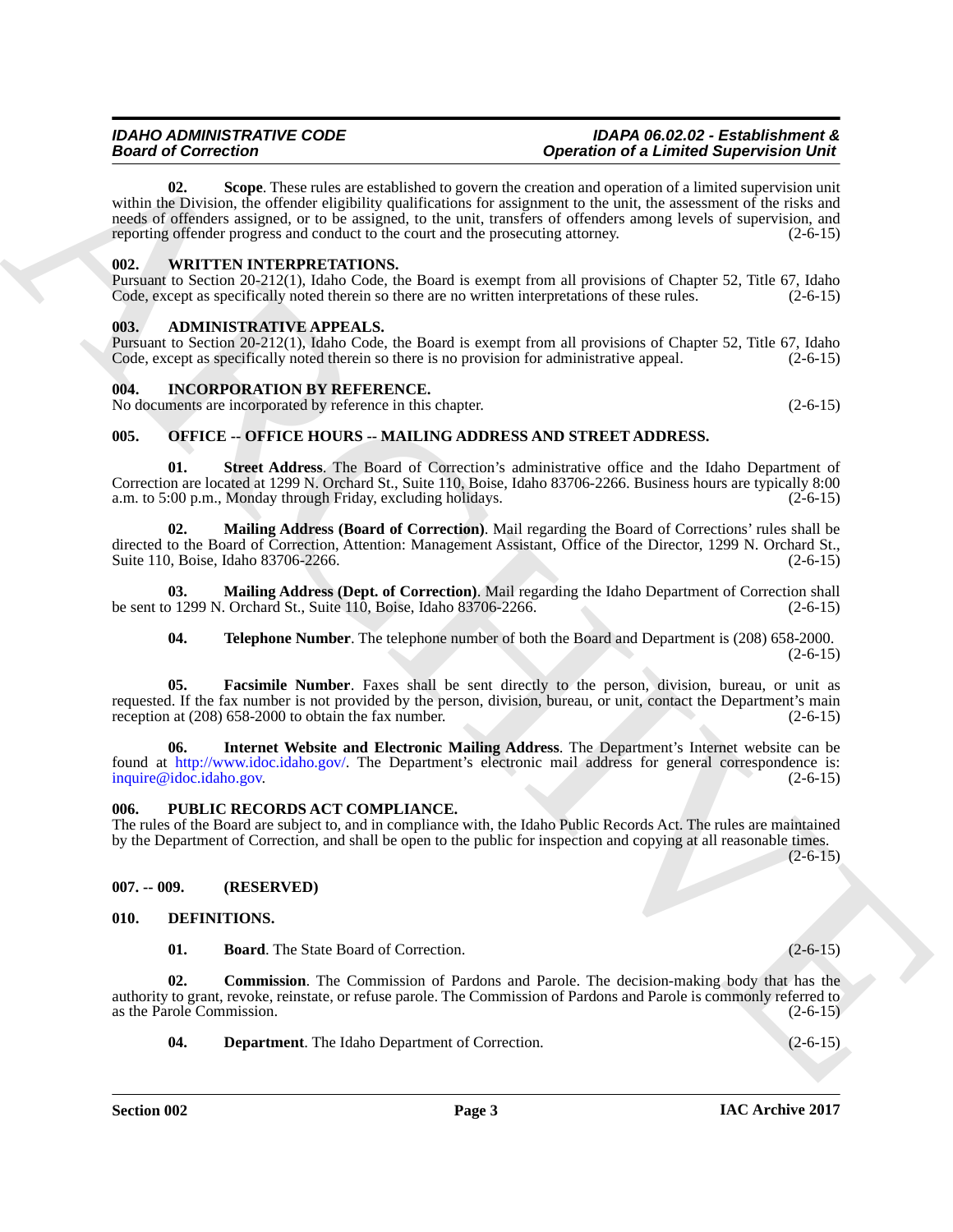#### <span id="page-3-11"></span><span id="page-3-10"></span><span id="page-3-9"></span><span id="page-3-8"></span>*IDAHO ADMINISTRATIVE CODE IDAPA 06.02.02 - Establishment &* **Operation of a Limited Supervision Unit**

<span id="page-3-16"></span><span id="page-3-15"></span><span id="page-3-14"></span><span id="page-3-13"></span><span id="page-3-12"></span>

|  | <b>Parolee.</b> A person who: |  | $(2-6-15)$ |
|--|-------------------------------|--|------------|
|--|-------------------------------|--|------------|

| <b>Board of Correction</b>           |                                                                                                                                                                                                                                                                                                                                                                                                                                                                                              | <b>Operation of a Limited Supervision Unit</b> |  |
|--------------------------------------|----------------------------------------------------------------------------------------------------------------------------------------------------------------------------------------------------------------------------------------------------------------------------------------------------------------------------------------------------------------------------------------------------------------------------------------------------------------------------------------------|------------------------------------------------|--|
| 05.                                  | <b>Director.</b> The director of the Idaho Department of Correction.                                                                                                                                                                                                                                                                                                                                                                                                                         | $(2-6-15)$                                     |  |
| 06.                                  | Division. The Idaho Department of Correction, Division of Probation and Parole.                                                                                                                                                                                                                                                                                                                                                                                                              | $(2-6-15)$                                     |  |
| 07.<br>and Parole.                   | <b>Division Chief.</b> The exempt employee in authority over the Department's Division of Probation                                                                                                                                                                                                                                                                                                                                                                                          | $(2-6-15)$                                     |  |
| 08.<br>restitution.                  | Legal and Financial Obligation. An obligation owed by an offender, which was incurred or<br>imposed as a result of the commission of a criminal offense. Includes court costs, fines, fees, cost of supervision and                                                                                                                                                                                                                                                                          | $(2-6-15)$                                     |  |
| 09.                                  | Limited Supervision Unit Agreement of Supervision. A written agreement prepared by the<br>Department for each offender transferred to the Limited Supervision Unit that sets forth in language that is clear and<br>easy to understand the specific acts that an offender must do, or must not do, while on probation or parole and<br>assigned to the Limited Supervision Unit including compliance with the terms and conditions of probation or parole<br>set by the court or Commission. | $(2-6-15)$                                     |  |
| 10.<br>contractor.                   | Offender. A probationer or parolee under the legal care, custody, supervision, or authority of the<br>Board, including a person within or outside of the state of Idaho pursuant to an agreement with another state or                                                                                                                                                                                                                                                                       | $(2-6-15)$                                     |  |
| 11.                                  | Parolee. A person who:                                                                                                                                                                                                                                                                                                                                                                                                                                                                       | $(2-6-15)$                                     |  |
| a.                                   | Has been released from a facility by the Commission prior to the completion of their sentence;                                                                                                                                                                                                                                                                                                                                                                                               | $(2-6-15)$                                     |  |
| $\mathbf{b}$ .                       | Agrees to comply with certain conditions established by the Commission; and                                                                                                                                                                                                                                                                                                                                                                                                                  | $(2-6-15)$                                     |  |
| c.<br>supervision.                   | Remains under the control of a probation and parole officer (PPO) for the established period of                                                                                                                                                                                                                                                                                                                                                                                              | $(2-6-15)$                                     |  |
| 12.                                  | <b>Probationer.</b> A person who is permitted by the court to continue to live and work in the community<br>while being supervised by the Board under the terms and conditions ordered by the court and the agreement of<br>supervision for an established period of time rather than being held in prison.                                                                                                                                                                                  | $(2-6-15)$                                     |  |
| 13.<br>part of the underlying facts: | Violent Misdemeanor. Any misdemeanor offense that includes, as an element of the offense or as                                                                                                                                                                                                                                                                                                                                                                                               | $(2-6-15)$                                     |  |
| a.                                   | Physical contact with, or injury to, the person of another; or                                                                                                                                                                                                                                                                                                                                                                                                                               | $(2-6-15)$                                     |  |
| b.                                   | The use of a weapon to cause or threaten harm to another.                                                                                                                                                                                                                                                                                                                                                                                                                                    | $(2-6-15)$                                     |  |
| 011.                                 | <b>ABBREVIATIONS.</b>                                                                                                                                                                                                                                                                                                                                                                                                                                                                        |                                                |  |
| 01.                                  | <b>COS.</b> Cost of Supervision.                                                                                                                                                                                                                                                                                                                                                                                                                                                             | $(2-6-15)$                                     |  |
| 02.                                  | <b>DUI</b> . Driving Under the Influence of alcohol or drugs.                                                                                                                                                                                                                                                                                                                                                                                                                                | $(2-6-15)$                                     |  |
| 03.                                  | LFO. A Legal and Financial Obligation.                                                                                                                                                                                                                                                                                                                                                                                                                                                       | $(2-6-15)$                                     |  |
| 04.                                  | LSU. Limited Supervision Unit.                                                                                                                                                                                                                                                                                                                                                                                                                                                               | $(2-6-15)$                                     |  |
| 05.                                  | PPO. Probation and Parole Officer.                                                                                                                                                                                                                                                                                                                                                                                                                                                           | $(2-6-15)$                                     |  |
| 012.                                 | ESTABLISHMENT OF LIMITED SUPERVISION UNIT (LSU).                                                                                                                                                                                                                                                                                                                                                                                                                                             |                                                |  |
|                                      |                                                                                                                                                                                                                                                                                                                                                                                                                                                                                              |                                                |  |

### <span id="page-3-18"></span><span id="page-3-17"></span><span id="page-3-7"></span><span id="page-3-6"></span><span id="page-3-5"></span><span id="page-3-4"></span><span id="page-3-3"></span><span id="page-3-2"></span><span id="page-3-1"></span><span id="page-3-0"></span>**012. ESTABLISHMENT OF LIMITED SUPERVISION UNIT (LSU).**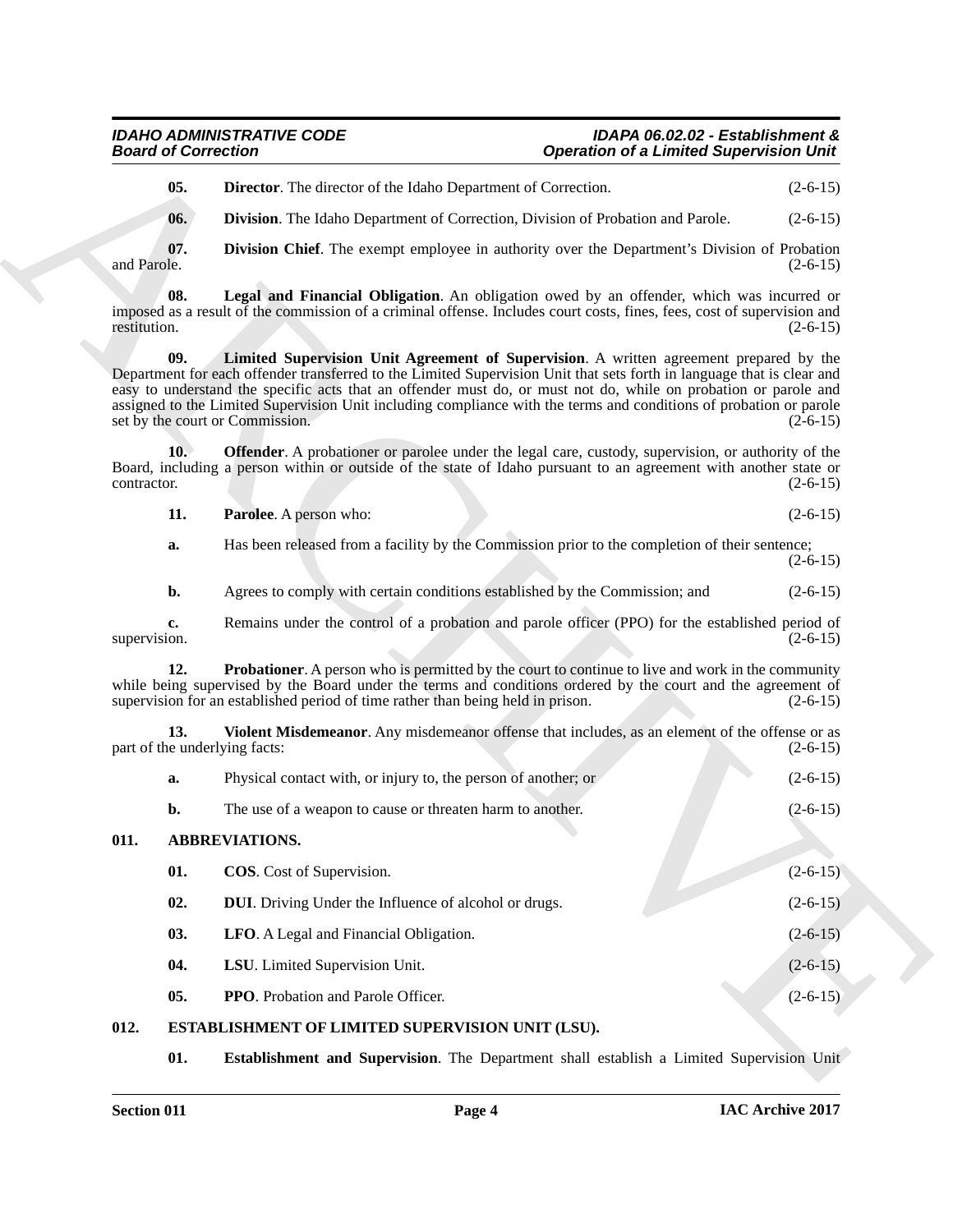<span id="page-4-0"></span>Beatrical Convention 1.1 And the system of the Linder Convention Convention Convention Convention Convention Convention Convention Convention 1.1 And the System of the Convention Convention Convention Convention Conventio (LSU) consisting of probationers and/or parolees under the supervision of a Probation and Parole Officer (PPO) who will monitor unit success, offender compliance, and oversee caseload and supervision activities. (2-6-15) will monitor unit success, offender compliance, and oversee caseload and supervision activities. **02. LSU Policy Provisions**. The policy establishing the LSU unit shall include: (2-6-15) **a.** Provisions for regular caseload reviews by all PPOs for candidates to be considered for transfer to the LSU.  $(2-6-15)$ the LSU.  $(2-6-15)$ **b.** Supervisory review of PPO recommendations of candidates to be considered for transfer to the LSU.  $(2-6-15)$ **c.** The terms of a Limited Supervision Unit Agreement of Supervision. (2-6-15) **d.** Procedures for the transfer of offenders to the LSU and for the execution of the Limited Supervision Unit Agreement of Supervision. (2-6-15) **e.** Offender monitoring and compliance review standards, activities, and requirements for offenders ed to the LSU. Including the following requirements: (2-6-15) transferred to the LSU. Including the following requirements: **i.** Offenders must report on a regular basis not less often than quarterly using the online reporting portal unless the LSU PPO has granted a written waiver. The LSU PPO or designee must respond as provided in Department policy to any alerts generated by the reporting system or otherwise received by the LSU PPO and document the response in the Department's offender database. (2-6-15) ii. Periodically, but not less often than once every six months, the LSU PPO or designee must search the Idaho Supreme Court Repository for: (1) New criminal case filings; (2-6-15) (2) Status of legal and financial obligations; (2-6-15)  $\text{Warrants; or}$  (2-6-15) (4) Civil commitments. (2-6-15) **f.** Procedures and reporting requirements for offender non-compliance. (2-6-15) **g.** Procedures for the transfer of offenders from the LSU back to general supervision. (2-6-15) **03. LSU Unit Oversight**. The Division Chief or his designee shall by Department policy be

responsible for ensuring the LSU supervising Probation and Parole Officer follows the guidelines, standards and procedures of the unit. District Managers and Section Supervisors will be responsible for ensuring suitable candidates are screened from current offender caseloads and referred to the unit by Probation and Parole Officers. (2-6-15)

<span id="page-4-2"></span><span id="page-4-1"></span>**04. Transfer to Limited Supervision Unit**. The Department shall establish by policy that: (2-6-15)

**a.** Qualifying Factors. Consideration for transfer to the LSU unit will be based on the following factors:  $(2-6-15)$ 

i. Validated Assessment of Potential to Re-Offend. The LSU candidate shall have their potential for re-offense and needs determined through a validated actuarial assessment. To qualify for assignment to the LSU, candidate scores on the risk and needs assessment must be at or below the "low" potential to re-offend level with no increase in risk level for at least ninety (90) days during active supervision immediately prior to transfer, or at or below the "moderate" potential to re-offend level with no increase in risk level for at least three hundred sixty (360) days during active supervision immediately prior to transfer. (2-6-15) days during active supervision immediately prior to transfer.

ii. Income and Employment Status. The LSU candidate must have verified full-time employment of at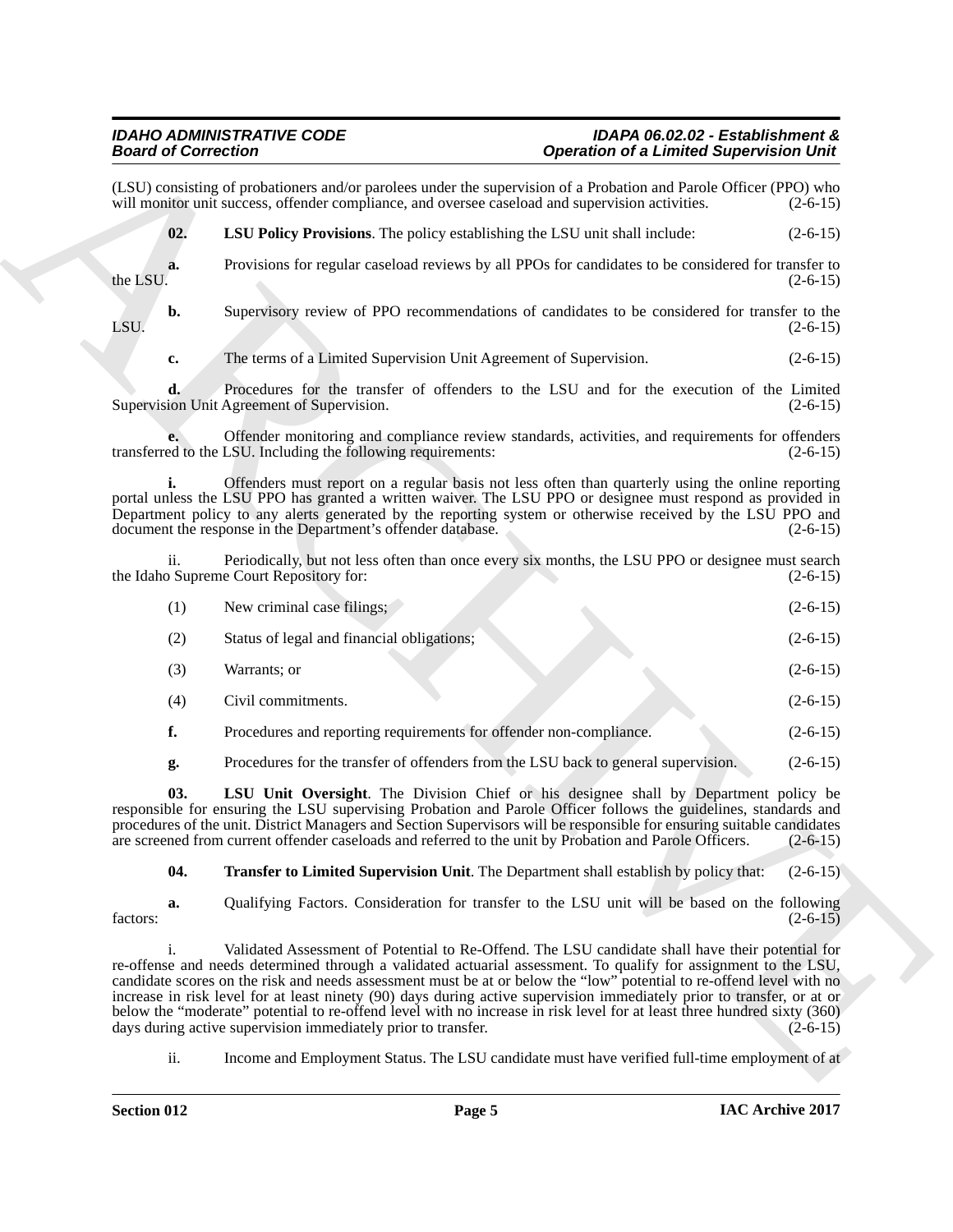#### *IDAHO ADMINISTRATIVE CODE IDAPA 06.02.02 - Establishment &* **Operation of a Limited Supervision Unit**

least thirty-two (32) hours per week, or be a full-time student, or have adequate lawful income from non-employment sources including retirement, spousal or child support, student financial aid, disability income or SSI. ( sources including retirement, spousal or child support, student financial aid, disability income or SSI.

iii. Drug Screening. If the LSU candidate is being supervised at moderate risk or lower they must establish a documented history of negative results on urine sample analyses for banned substances for a period of ninety (90) days before being a candidate for the LSU. Drug screening may be waived for a LSU candidate with a lack of history of drug or alcohol abuse or due to prior supervision at a low risk level of more than one (1) year.

 $(2-6-15)$ 

Legal and Financial Obligations. The LSU candidate must have paid all LFOs in full as directed or have established a record of actively making payments on all outstanding LFOs. (2-6-15)

Court Ordered Jail Time and Community Service. The LSU candidate must have established a record of progress toward successful completion of all court ordered obligations for local incarceration and community service. (2-6-15)

vi. Special Terms and Conditions Imposed by Court or Commission. The LSU candidate must have completed or be in compliance with all of the special terms and conditions of probation or parole ordered by the court or the Commission. (2-6-15)

**b.** Disqualifying Factors. The following factors disqualify an offender from being considered a efor transfer to the limited supervision unit: (2-6-15) candidate for transfer to the limited supervision unit:

| <b>Additional Offenses:</b> | $(2-6-15)$ |
|-----------------------------|------------|
|-----------------------------|------------|

(1) Commission of a felony by a LSU candidate while on probation or parole; (2-6-15)

- (2) Commission of a violent misdemeanor in the past twelve (12) months; or (2-6-15)
- (3) Commission of a misdemeanor DUI offense in the past twelve (12) months. (2-6-15)

ii. Violation of a Special Term or Condition Imposed by Court or Commission. Violation in the past twelve (12) months of a special term or condition of probation or parole imposed by the court or the Commission.

(2-6-15)

iii. Interlock Device. The LSU candidate is the subject of a current order under Section 18-8008(2), Idaho Code, or has a special term or condition of probation to have a state approved ignition interlock system installed on each of the motor vehicles owned or operated by the offender. (2-6-15) installed on each of the motor vehicles owned or operated by the offender.

Beatrice Connection<br>
Example the specific term is the specific of the specific of the specific of the specific of the specific of the specific of the specific of the specific of the specific of the specific of the specifi iv. No Contact Orders and Civil Protection Orders. The LSU candidate is the respondent in an active No Contact Order or Civil Protection Order. The disqualifying order must be independent of terms and conditions of probation or parole and violation of the order must subject the offender to arrest and potential punishment under Section 18-920 or 39-6312, Idaho Code. (2-6-15)

**c.** Consideration of Court or Commission Recommendations for Assignment to LSU. The Department will review all recommendations received at any time from the sentencing court or the Commission for assignment of an offender to the LSU and will advise the court and prosecuting attorney or Commission of it's decision on such recommendation. (2-6-15)

Parolee Meeting Early Discharge Criteria. Without regard to the qualifying and disqualifying factors set forth in subsections a. and b., a parolee who meets the following criteria for early discharge from parole, but has not been granted early discharge by the Commission will be eligible for referral to the LSU: (2-6-15)

i. Parolee is a property or drug offender who has been in the community not less than one (1) year;  $(2-6-15)$ 

ii. Parolee is a violent or sex offender who has served not less than one third of their remaining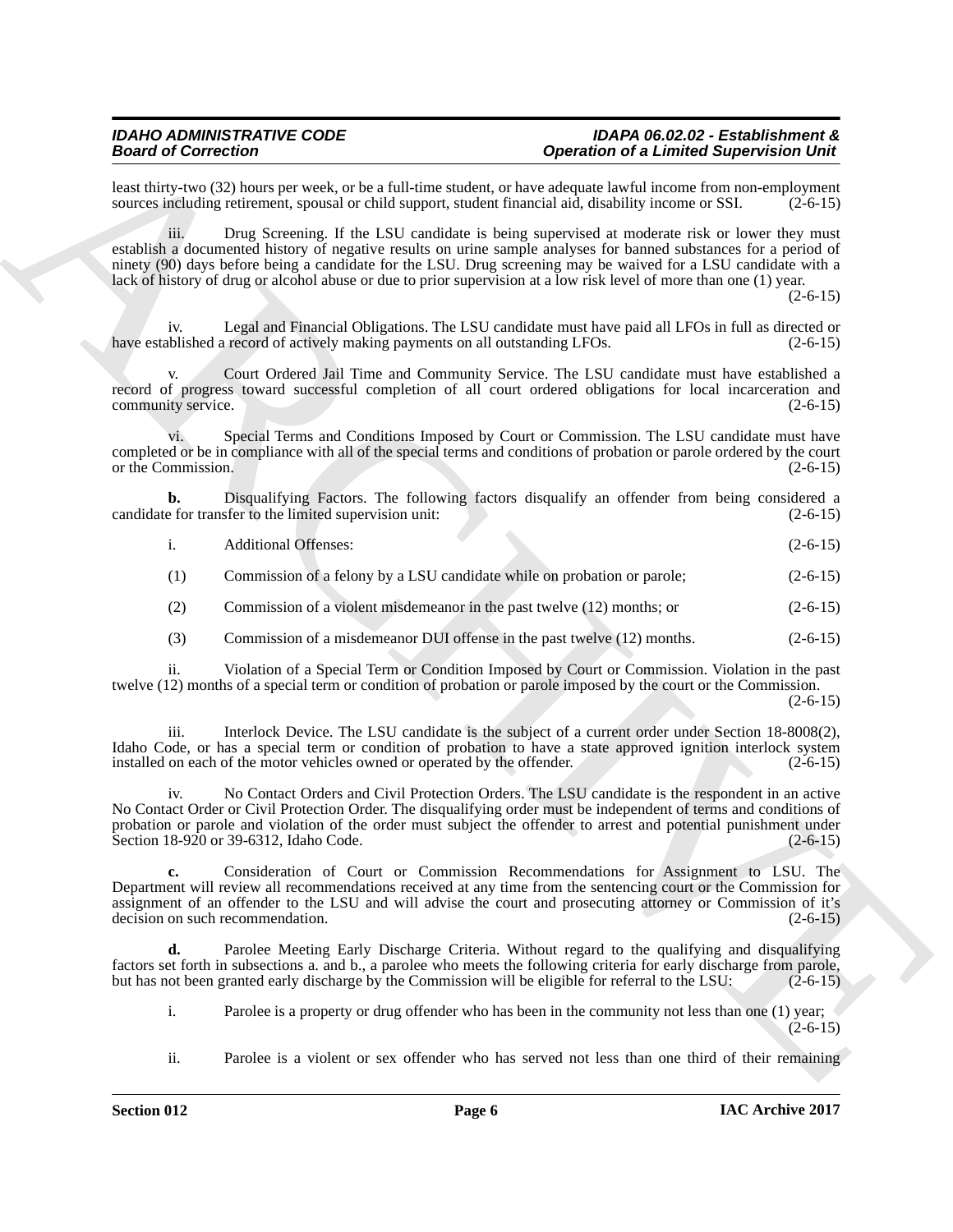#### *IDAHO ADMINISTRATIVE CODE IDAPA 06.02.02 - Establishment &* **Operation of a Limited Supervision Unit**

sentence post release within the community; or (2-6-15)

<span id="page-6-2"></span>iii. Parolee is a serving a life sentence and has been in the community not less than five (5) years.  $(2-6-15)$ 

**Spectral of Correction**<br>
scaling the state of the state of the state of the content of the correction of the state of the state of the state of the state of the state of the state of the state of the state of the state o **05. Removal from LSU Unit**. The Department shall establish policies providing that when an offender no longer meets the qualifications set forth in Subsections 012.04.a. and 012.04.b. or has failed to comply with the terms and conditions of probation or parole or the LSU agreement of supervision or the Department determines that a higher level of supervision of the offender is required, the Department may in its discretion remove the offender from the LSU unit and assign the offender to a higher level of supervision. (2-6-15)

<span id="page-6-1"></span>**06. Discharge from Probation**. The Department shall establish policies providing that: (2-6-15)

**a.** Early Discharge Requests for Probationers. When a probationer being supervised in the LSU has complied with all terms and conditions of probation and the LSU agreement of supervision for a period of at least twelve (12) months, the Department will determine whether to submit a Request for Discharge to the court. (2-6-15)

**b.** Early Discharge Requests for Parolees. If a parolee being supervised in the LSU has complied with all terms and conditions of parole and the LSU agreement of supervision for a period of at least twelve (12) months, and meets all requirements for early discharge from parole the Department will determine whether to submit a Request for Discharge to the Commission. (2-6-15)

<span id="page-6-3"></span>**07. Report to Court or Commission**. The Department will report to the sentencing court or the Commission, on a monthly basis, on all offenders, identified by name and case number, that have been assigned to, or removed from, the LSU during the preceding month. A copy of the report will be sent to the prosecuting attorney.

 $(2-6-15)$ 

### <span id="page-6-0"></span>**013. -- 999. (RESERVED)**